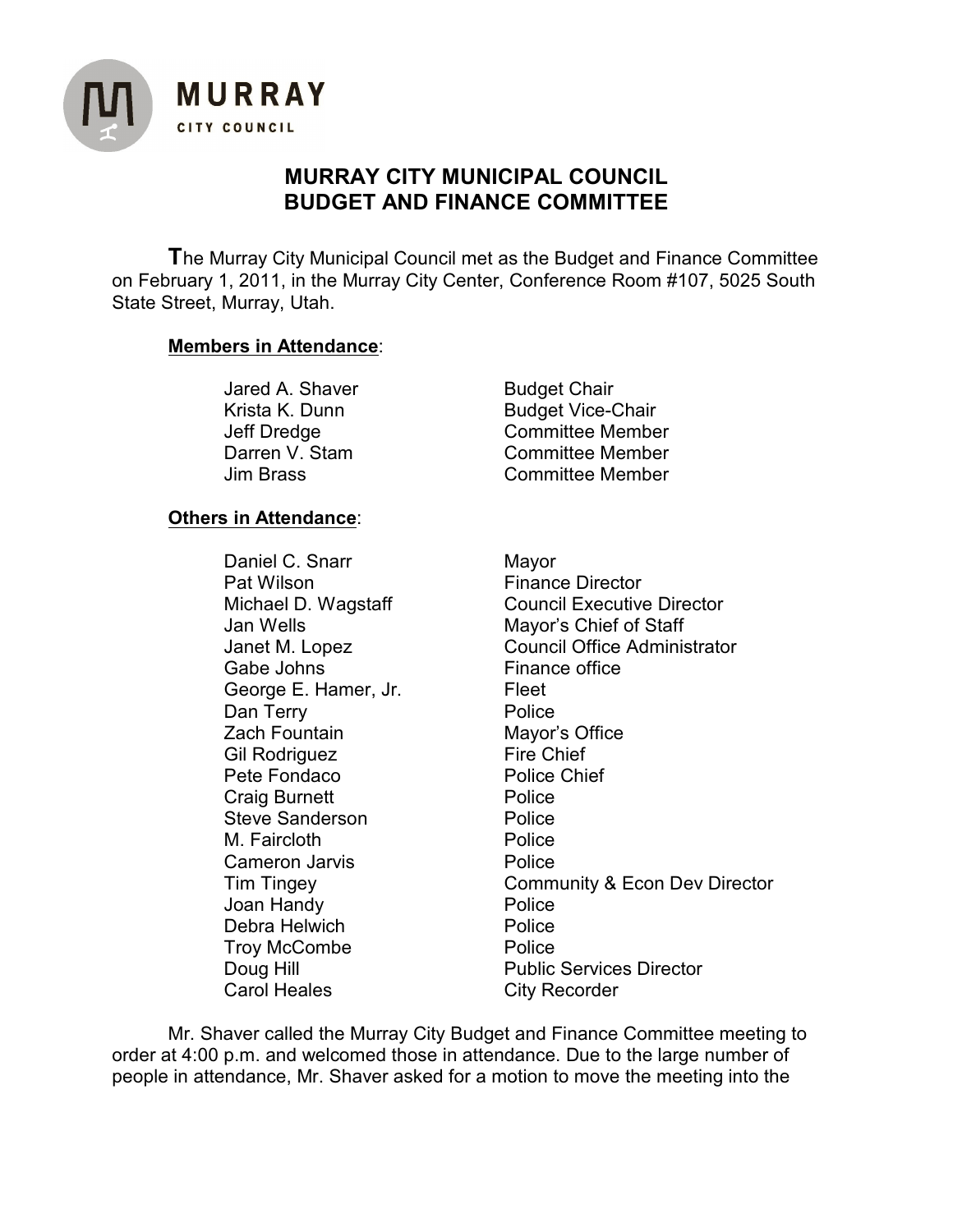Murray City Budget & Finance Committee **Page 2** and the Page 2 February 1, 2011

Council Chambers. Ms. Dunn so moved. Mr. Dredge seconded the motion, and the motion carried 5-0. Attendees proceeded into the Council Chambers in the adjacent room.

#### **2011 Budget Philosophy: Reactive or Proactive**

Mr. Shaver announced the first business item regarding the Council's budget philosophy of being proactive versus reactive. He opened the discussion with a statement concerning the difference in these two and the intent of the Council. In a proactive stance the Council would help the administration as they work to create a good budget, as opposed to being reactive, waiting for the budget and making decisions from there.

Mr. Dredge agreed that it makes sense to not do things in a vacuum. The Council and administration have different responsibilities, and the sooner both sides (not opposite sides) can be headed down the same path, the more effective they can be.

Ms. Dunn added that, as a Council, it is much more difficult to be handed a budget without hearing from those people who have put it together and work it every day. Knowing the priorities, and most important things for the departments and department heads is key. Because there must be a balanced budget, and knowing cuts must occur to make the budget balance, then, hearing, as the Council did the previous week, makes the process so much better. The Council has the benefit of knowing future plans and priorities from each department. She stated how helpful it has been.

Mr. Stam related that one department confirmed the need to learn how to do more with less. The intent may have been in reference to people, however, there is much innovation that could come into play to become more efficient, and do more with less. Everything is moving in that direction, and, maybe, by having more people involved then new ideas may come forth to help us do that.

Mr. Shaver commented that one idea was rather than purchasing new computers, for a very limited amount of cost, the computers we have can be updated making them faster and more compatible to our needs. This conversation occurred just because two different groups were in the room at the same time. Regarding that philosophy, Mr. Shaver thanked the Mayor's office for including the Council in the discussion at a much earlier stage. He reiterated that due to the state constitution, the City must have a balanced budget, and because of revenue shortfalls, there may be some recommendations the Council can make related to meeting the issues.

Mr. Brass indicated that the budget packet the Council receives is several inches thick with many line items, and is difficult to make sense out of. Then we go back to look at history. He stated that since Ms. Wilson came to the City, some of the reporting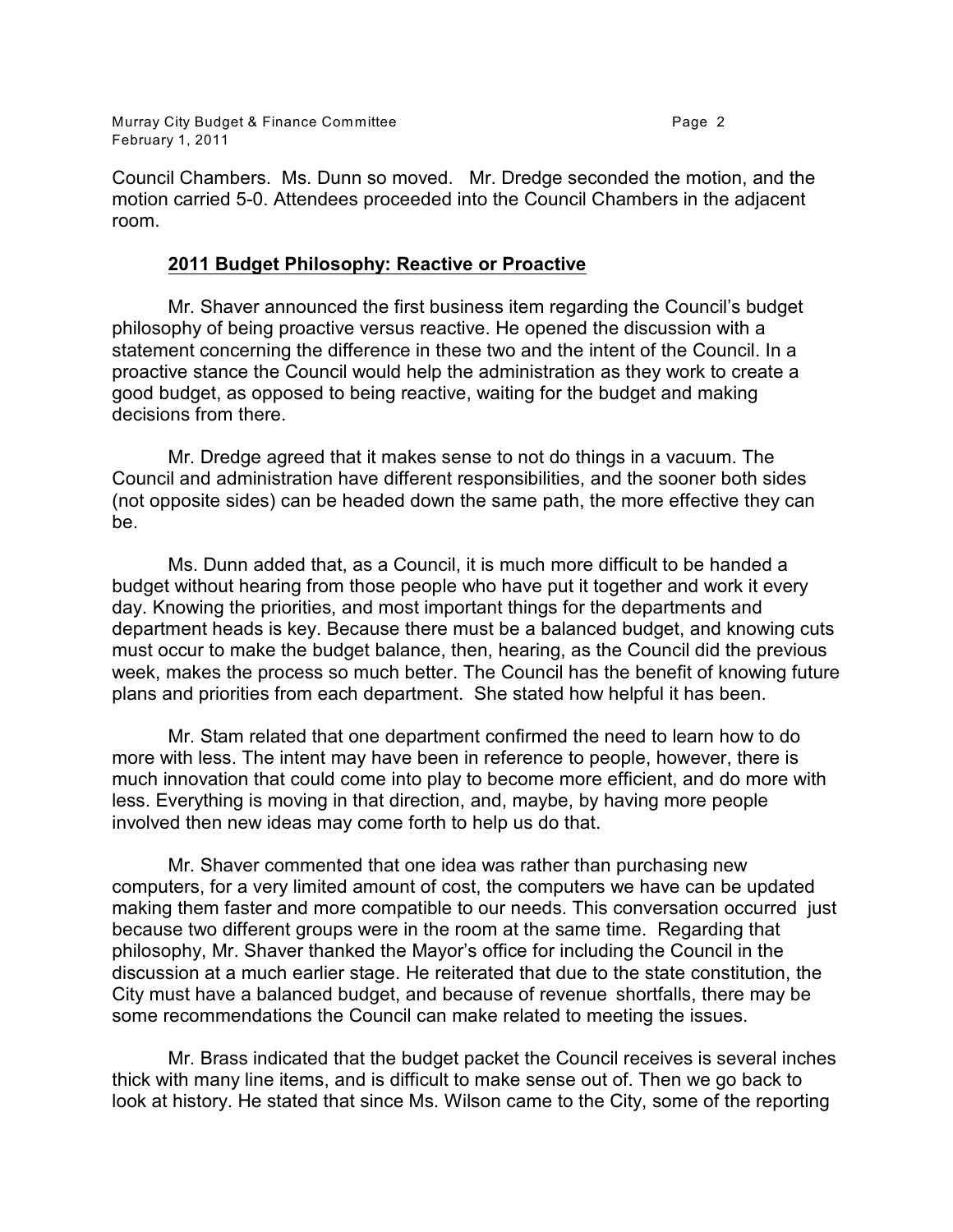has been changed, and it has been helpful to meet and see how budgets have changed and shifted in reporting. Some items have increased, while others have dropped dramatically, many times this is due to different reporting methods. Three years ago, the Council did not have to worry about this when cars were selling and revenue was high. The Council must figure out how to balance expenditures until the economy is back where it once was.

# **2010 Financial Report Questions**

Mr. Shaver asked Ms. Wilson to address this topic. She said that her understanding was that there were questions following the Financial Statement conference. Government financial statements are different from for-profit statements. Governments are used to looking at fund statements, which are basically cash. How much should be funded for the next year? It is also pulled together in government-wide financial statements called GASB 34, which looks at things more like businesses, considering expenditures on the horizon and due in more than just that one year. For example, when the City pays debt, interest payable is recognized only when it is due, but in the government-wide statement, those expenses are picked up, interest, long term debt, and bonds. The post retirement benefits must be picked up. All the capital assets and all liability are shown. Those numbers are inflated in that they do not have to be funded in the next budget year. Be careful as you read these statements as they can be confusing. In the statistical section, you will be looking at government-wide expenditures, that may go out twenty years.

Mr. Shaver pointed out the comparison of spending habits over or under, and he noticed that the City continually underspends the budget.

Ms. Wilson referred to two spreadsheets in the Council packet for the meeting. One is a two-page document reporting history back to 2007, the last big year, which had sales tax revenue of \$14 million. In fiscal year (FY) 2010, without the base amount for sales tax, the actual was at \$11 million. The base brought the tax up to \$12.5 million. This report shows by department in the General Fund how much of the budget was left unspent. She commented that the total unspent in FY 2010 was \$1.8 million, and one column shows where the variances occurred.

Mr. Shaver referenced the total unspent for each year ranging between 1% and 9% and averaging 4.5%. Ms. Wilson mentioned that in 2009, the departments were asked to hold back at least 5%, and the other 4% were deferred road projects. Fire accounted for another \$400,000, because the ambulance service did not commence in that year. It was not spent, however, there was also no revenue to offset it.

Ms. Dunn commented that any unspent dollars go into the fund balance and becomes reserve for the City. During the year, there are times when we must dip into reserve, therefore, that money is replacing reserve money.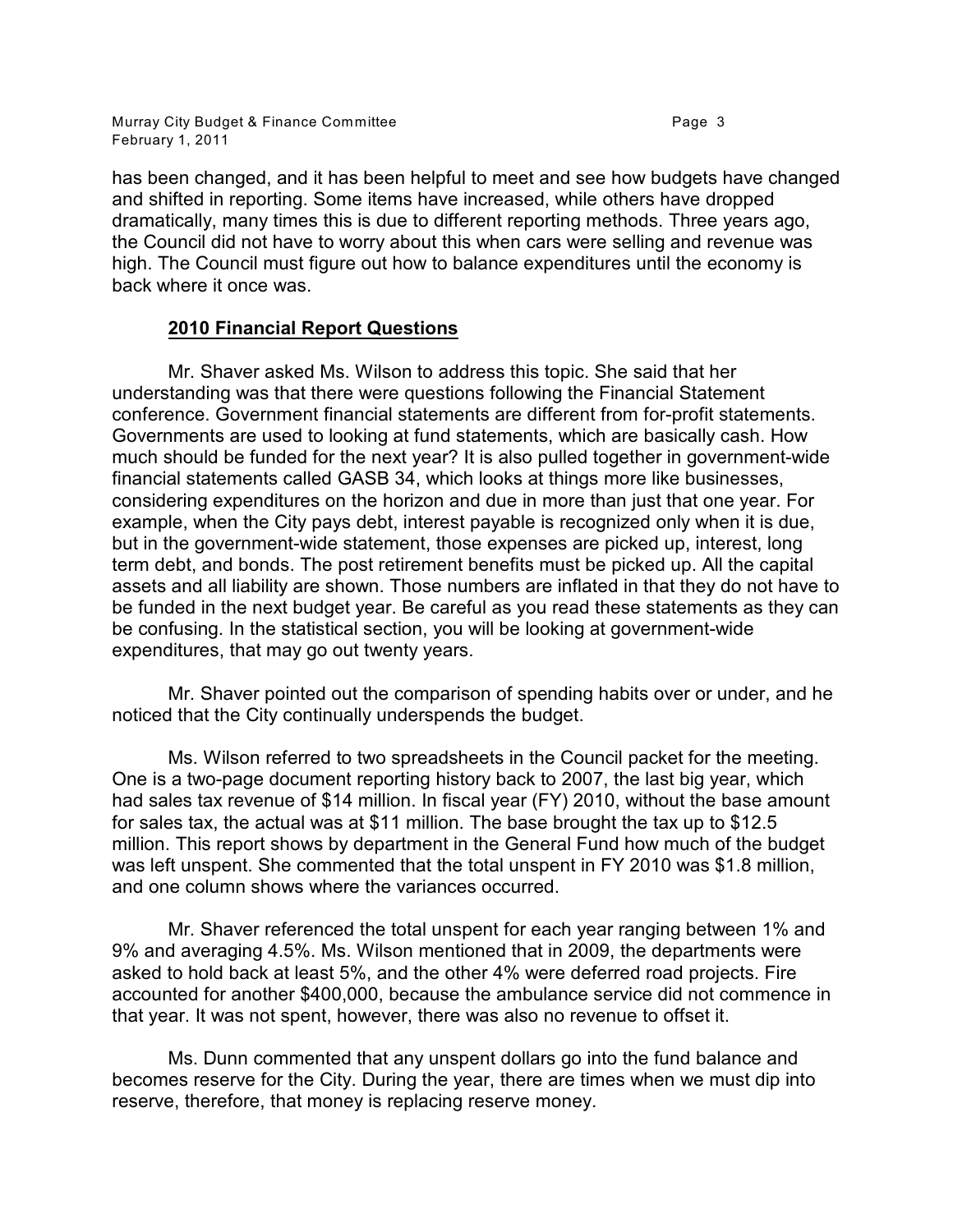Ms. Wilson added that the City can only accumulate 18% in reserve fund balance, and it is impossible to know that amount until the year is about over, because it is based on the next year's revenue budget. If the balance is greater than that, the City would receive a letter from the state. In 2007, it was a luxury that was nice, but it was too much reserve. In 2010, there was a bit more than 18%, however, it rounded to 18%, therefore the City did not get a "finding" from the auditor. As a percentage of the next year's budget that 18% amount is decreasing, because we do not have the revenue that the City had in 2007.

Ms. Wilson explained that sometimes money needs to be carried over to the next year to complete a road project. A way to do that is to set up a capital project fund, and move the money into that fund. Then it is budgeted again the following year, from the capital project's fund.

Ms. Wilson stated that she has run the same scenario on revenues, and sometime that information can be studied. It is possible to bring in more revenues than budgeted, however, in sales tax, it has been less. With the sales tax revenue guarantee, it is easier to budget at \$12.2 million. Ms. Wilson said that guarantee will continue through 2013.

Mr. Shaver said the concern is that if revenue does not increase, yet our budget continues to increase, at some point we will be in a shortfall, without the guarantee. He said that if we create a budget looking only at 2012, not considering FY 2013, 2014, and 2015, with the removal of the cap, we may be only staving off today's issues, but by 2015, there will be a huge problem. He does not want to be short sighted, meeting today's needs, but not looking into the future. As a Council, we must use discretion and wisdom meeting future budgets, he said. Murray is a wonderful place to live, and the City has the water and power today, because someone saw the future and planned for the future. The Council is given the trust of the citizens to make the best decisions possible. He does not like having to raise taxes, but if that is necessary he wants to have the necessary information for explanation. He insisted his desire to do everything in his power, with everyone working in the City, to make this happen. No one person has the key. Looking through the past budgets, at what appears to be underspending, and asking department heads to cut another 5% will help to meet the 2012 budget numbers. Following that, we will have to see how the 2013 budget can be addressed.

Ms. Wilson responded that 4% left over from the 2010 budget, and cutting another 5% ought to be the percentage needed, however, one fallacy is that the FY 2012 budget did not start with a 2011 base budget. The base budget had all the onetime expenses removed. The second printout has a column showing the 2012 base budget as \$39.6 million versus the 2011 budget of \$40.8 million. When the budget was sent to the departments asking them to cut 5%, the one time expenditures had already been removed.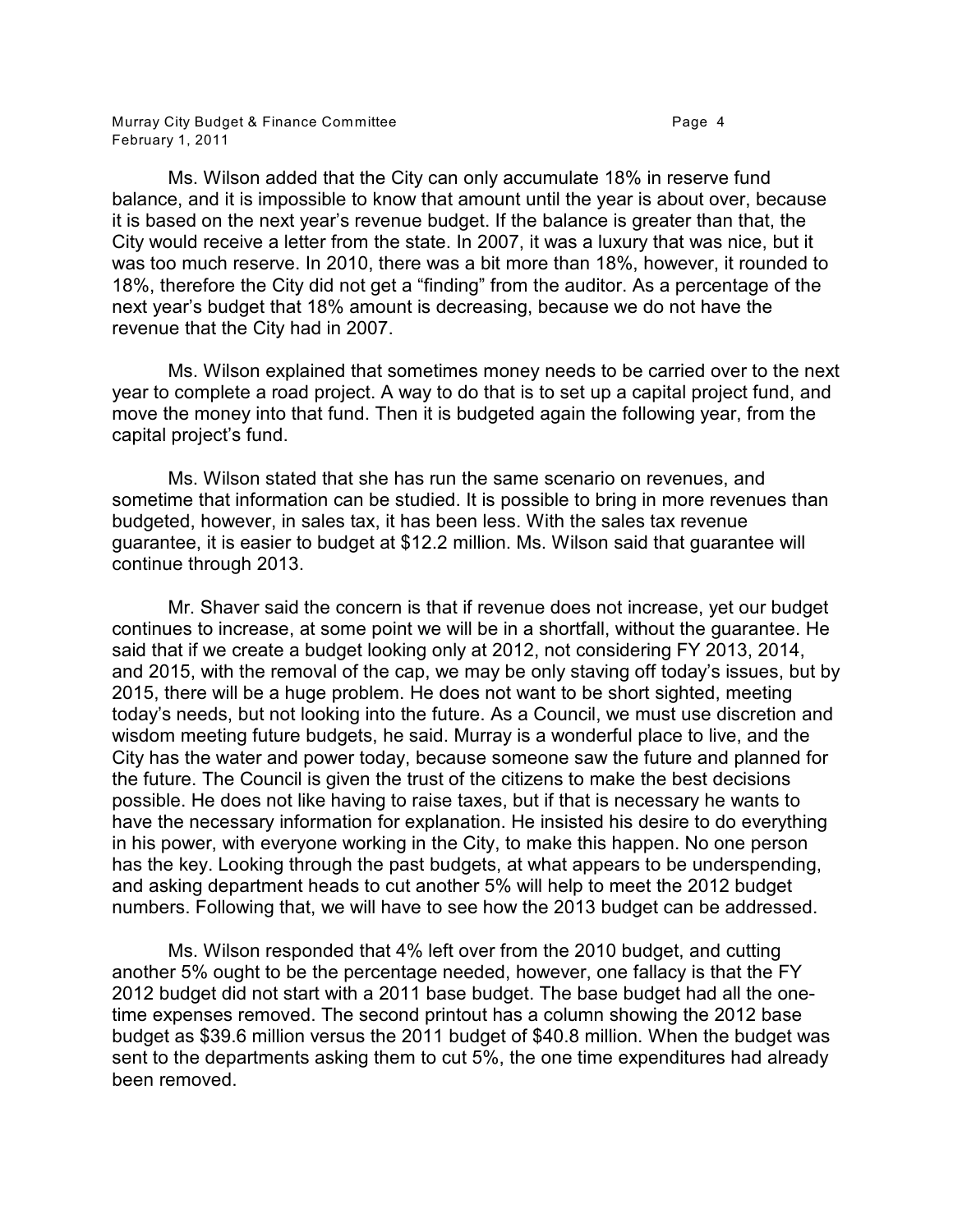Ms. Wilson continued, stating that there are some accounting changes that have affected the budget line items. One change that impacts the numbers is being more exact in coding expenditures. In the past, expenditures were made to make budgeting easier by not having to open the budget numerous times. For example, if the postage allowance was used, but there was some additional postage necessary, and money was left in travel, then it would just be coded as travel. This makes future budgeting difficult.

An example in the police department is the reimbursement for DEA. In the past, expenditures were charged to a line item and when the check from DEA came in, it was backed against the expenses, instead of shown as revenue. Therefore, the full expenditures did not show up.

Another matter is that customer service is in existence because of water, sewer, and power billing. In the past, the budgeted line items were shown for billing, postage, etc., and at the very bottom was a reimbursement. This makes it look like there was no cost for customer service. Now the expenditures, and offsetting revenue are shown separately.

Mr. Shaver asked about the line items. He understands Mr. Johns explanation that there cannot be a line item for every thing that is spent, however, at some point there are non departmental funds that have a miscellaneous feel to it. He has no idea if it is something that is done every year or if it is non departmental. Ms. Wilson said this has been cleaned up some, trying to categorize expenses more clearly elsewhere. She said it will be cleaned up more this year. Also, miscellaneous line items should not be very large, it says that it is something that should be identified. Mr. Shaver stated that there are some things that benefit the City as a whole, and could be non departmental. Ms. Wilson said that most expenses are in the individual departments so that they can be tracked by the program. In her opinion, the non departmental fund should be used for things that are unknown at budget time, emergency items. It has been used for some benefit expenses, such as tuition, or a retirement payout that was large and unexpected. There is still a question as to what we want in non departmental rather than individual budgets.

The second schedule shows the budgets back to 2007, including the 2011 budget, and 2012 base budget. The final column indicates the change from 2007 to 2012. Another accounting change includes the debt in the general fund. Previously, those were paid out of each individual fund, however, on the government-wide accounting, the payment is made from the general fund and then reimbursed from RDA or enterprise funds, Ms. Wilson explained. On the schedule, this is shown under *Finance transfers and debt*. This is only reflecting an accounting change. Mr. Brass said that the same line item was \$4.1 million in 2008. That was when the changes were made, Ms. Wilson said. Also, in the non departmental one of the big charges is UTOPIA/UIA. In 2007, there was no expense for UTOPIA. There was a pledge of \$1.2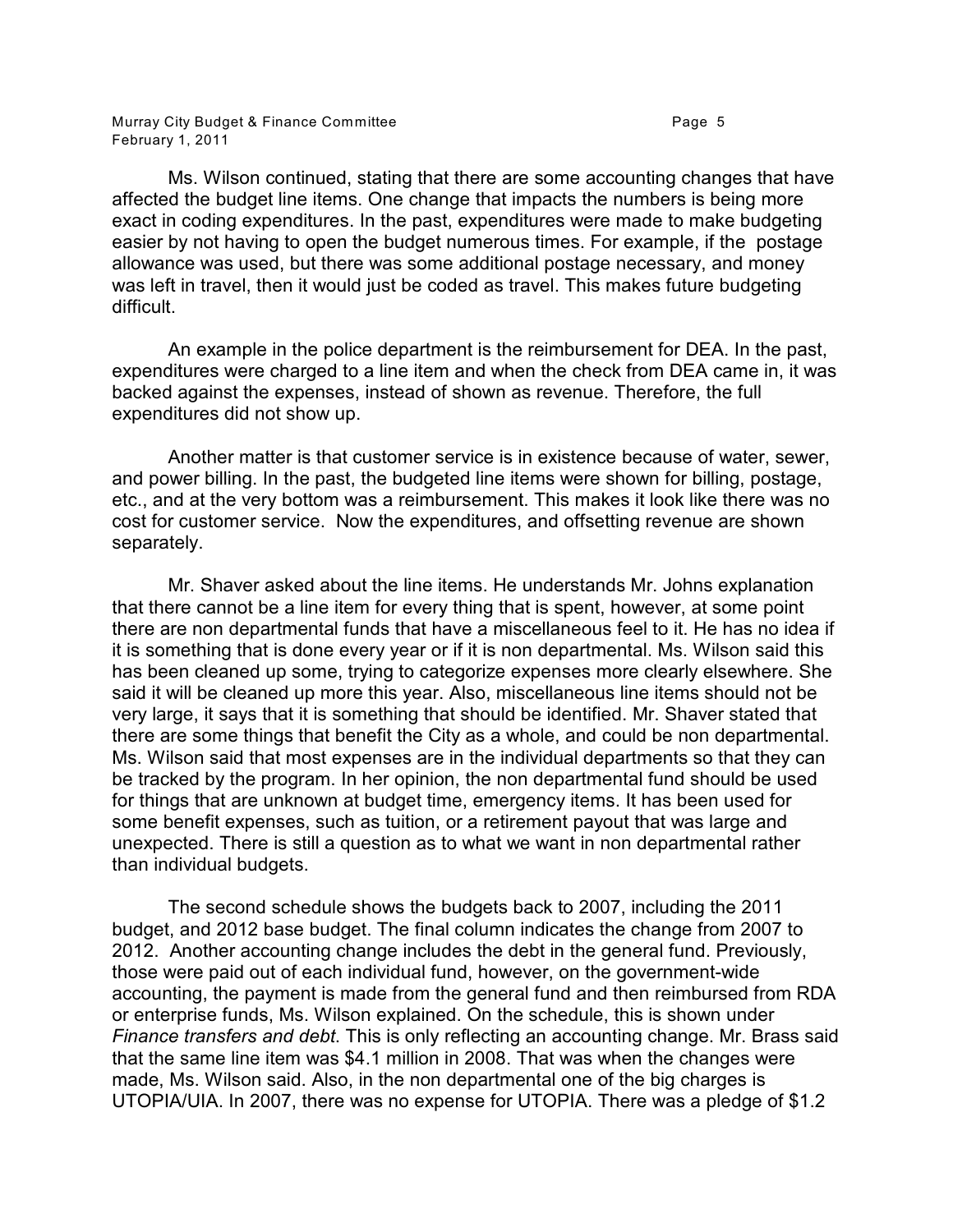Murray City Budget & Finance Committee **Page 6** and the Page 6 February 1, 2011

million, and it was not being drawn on. When the original debt was extended a deposit of \$250,000 was added to the pledge for a couple of years to provide for the 2% increase. In 2011, the original debt has to be repaid, so this budget has \$700,000 for that purpose. In 2012, the amount was doubled to \$1.4 million for a full year of pledge dollars. Now, the 2012 figure is \$2 million. The total change from 2007 to 2012 is \$2.4 million reflecting much of the UTOPIA commitment. Some items have also been removed from non departmental. Professional services are in another fund, and the Mayor's projects of \$10,000 was put into his budget. Overall, the change is \$700,000 from 2007 to 2012 indicating that the basic budget has already been decreased.

Mr. Dredge mentioned his appreciation of Ms. Wilson's efforts at standardizing the reporting so that items are more comparable going forward. Ms. Wilson said that in comparing to our last good year, 2007, one must be careful because of these changes.

Mr. Brass said that one of the reasons the City is comparing to 2007, is because that was the year that property taxes were raised by 40%. Ms. Wilson said that 2007 was also the highest sales tax year at \$14 million. She mentioned that latest sales tax figures have come in showing November at a slight increase over last year. It did not recoup all that we were down, and she expressed her disappointment that "black Friday" was not greater.

## **Benefits Discussion**

Ms. Wells explained that the administration has been working to put together some options, and discussion points to address together. Two committees have been established. One is a fee committee to look at all the City fees, and put together a recommendation for fee increases, or cuts. They are getting close to completing their work, which will be discussed together at budget time.

The other committee is on the retirement incentive, and benefits. There are a variety of things being considered. One is personal time off (PTO). This would replace the way benefits are done now, with formulas, sick leave, and vacation, all of which are accrued differently. The benefits' group is analyzing the pros and cons, and the committee may not have a recommendation before the next budget year.

The retirement is farther along, and a list of people who might be interested in an incentive has been put together. The legal questions have been considered with Mr. Nakamura. The department heads have been asked to look at the list to determine the ability to function if these people were not replaced. In order to make ongoing cuts, the positions need to be left open. Other questions include the following: how long could a position be empty, and are there organizational changes that could be made for savings and efficiency to the City? This will be discussed more at the next department head meeting, and then numbers will be run by Ms. Wilson and Mr. Johns. The employees have not seen anything at this point because the administration is still tweaking it. As